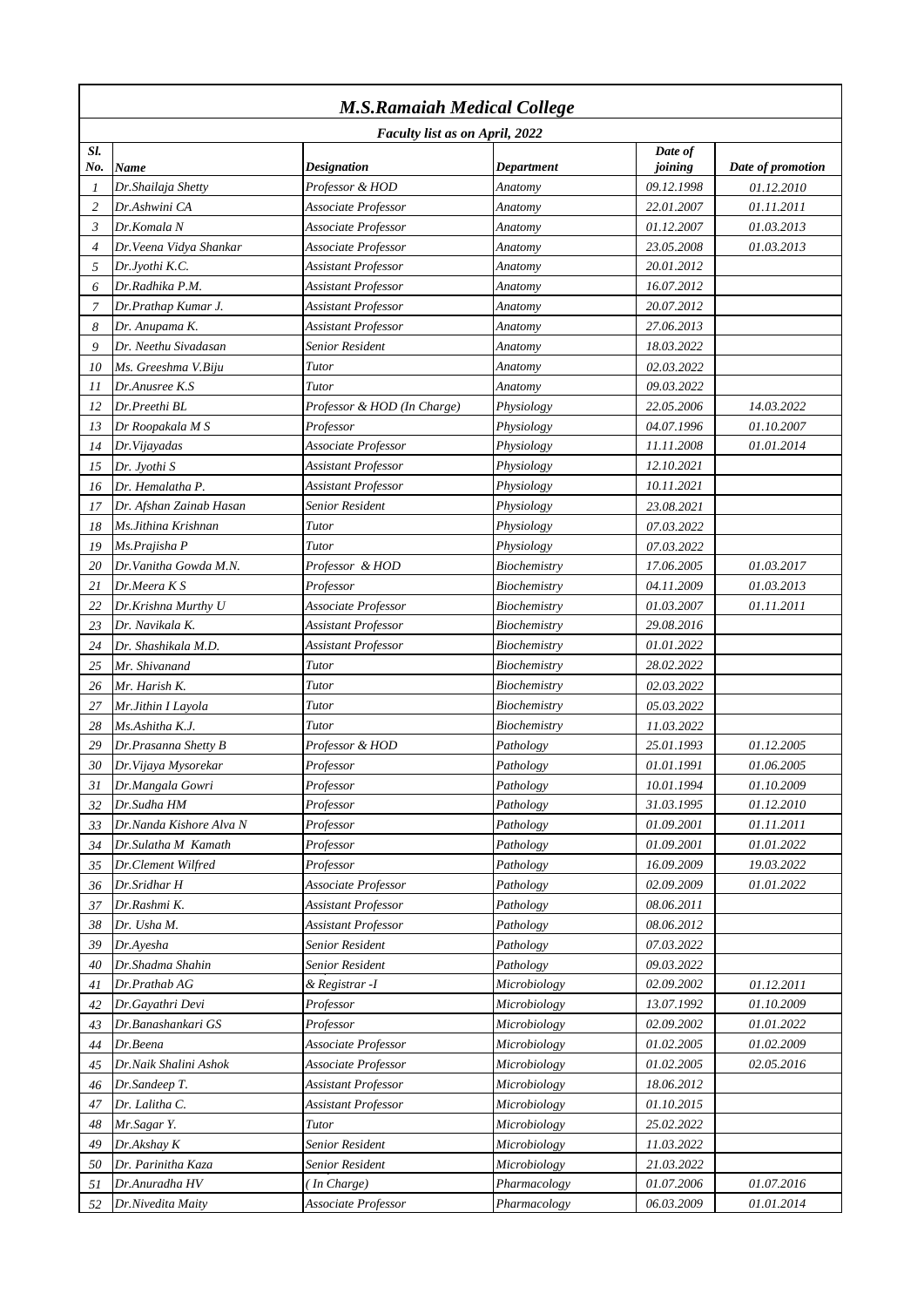| 53  | Dr.Mukunda N                   | Assistant Professor                       | Pharmacology              | 01.06.2012        |            |
|-----|--------------------------------|-------------------------------------------|---------------------------|-------------------|------------|
| 54  | Dr.Rathai Rajagopalan          | Assistant Professor                       | Pharmacology              | 18.07.2012        |            |
| 55  | Dr. Sneha C.                   | Assistant Professor                       | Pharmacology              | 30.07.2018        |            |
| 56  | Dr. Annapurna V.T.             | Assistant Professor                       | Pharmacology              | 30.07.2018        |            |
| 57  | Dr.Arjun S.Kalasapur           | Senior Resident                           | Pharmacology              | 01.02.2022        |            |
| 58  | Dr. Uma R.                     | Senior Resident                           | Pharmacology              | 03.03.2022        |            |
| 59  | Dr.Girish Chandra YP           | Professor & HOD                           | Forensic Medicine         | 01.08.2005        | 01.10.2009 |
| 60  | Dr.Praveen S                   | Professor                                 | Forensic Medicine         | 01.09.2003        | 01.03.2013 |
| 61  | Dr.Basappa Hugar               | Associate Professor                       | Forensic Medicine         | 26.05.2008        | 01.03.2013 |
| 62  | Dr. Akshith Raj S. Shetty      | Assistant Professor                       | Forensic Medicine         | 16.05.2015        |            |
| 63  | Dr Lalitha K                   | Professor & HOD                           | Community Medicine        | 11.03.2004        | 15.02.2020 |
|     |                                | Professor & Vice Principal                |                           |                   |            |
| 64  | Dr Shalini Chandrashekar Nooyi | (Academics)                               | Community Medicine        | 24.06.2009        | 12.11.2010 |
| 65  | Dr Hemanth T                   | Professor & Registrar -II                 | Community Medicine        | 01.09.2003        | 01.03.2013 |
| 66  | Dr Shalini S                   | Professor                                 | Community Medicine        | 01.09.2005        | 01.01.2022 |
| 67  | Dr Arjunan Isaac               | Professor cum MO, RHTC                    | Community Medicine        | 08.11.2005        | 01.01.2022 |
| 68  | Dr Gadicherla Suman            | Professor cum MO, UHTC                    | Community Medicine        | 11.03.2004        | 19.03.2022 |
| 69  | Dr Dinesh Rajaram              | Associate Professor                       | Community Medicine        | 02.04.2007        | 01.11.2011 |
| 70  | Dr Nanda Kumar BS              | Associate Professor cum<br>Epidemiologist | Community Medicine        | 01.12.2006        | 01.01.2012 |
| 71  | Dr. Priyadarshini C.           | Assistant Professor                       | Community Medicine        | 17.11.2014        |            |
|     |                                | Assistant Professor cum LMO,              |                           |                   |            |
| 72  | Dr.Babitha Rajan               | <b>RHTC</b>                               | Community Medicine        | 03.08.2015        |            |
| 73  | Mr. Shivaraj NS                | Assistant Professor cum Statistician      | <b>Community Medicine</b> | 01.09.2004        |            |
|     |                                | Assistant Professor cum LMO,              |                           |                   |            |
| 74  | Dr. Pavithra Cheluvaraj        | <i><b>UHTC</b></i>                        | Community Medicine        | 09.06.2017        |            |
| 75  | Dr.Ananth Ram V.               | Assistant Professor                       | Community Medicine        | 01.01.2019        |            |
| 76  | Ms.Harithasree J.S.            | (Biostatistics)                           | Community Medicine        | 22.09.2021        |            |
| 77  | Dr.Maria Jessy Jose            | Senior Resident                           | Community Medicine        | 14.03.2022        |            |
| 78  | Dr. Raghavendra Swamy R.N.     | Senior Resident                           | Community Medicine        | 18.03.2022        |            |
| 79  | Dr.Shaikh Mohammed Aslam S.    | Professor & HOD                           | <b>General Medicine</b>   | 25.07.2007        | 16.08.2019 |
| 80  | Dr. Medha Y Rao                | Professor & Principal & Dean              | <b>General Medicine</b>   | 01.09.1981        | 02.05.1994 |
| 81  | Dr. Nagappa H.H.               | Professor                                 | General Medicine          | 18.07.2016        |            |
| 82  | Dr. Vijayashree Thyagaraj      | Professor                                 | General Medicine          | 15.02.2012        | 16.08.2019 |
| 83  | Dr.Nagesh Kumar TC             | Associate Professor                       | <b>General Medicine</b>   | 30.09.2008        | 01.04.2013 |
| 84  | Dr. Srikanth N.                | Associate Professor                       | General Medicine          | 16.08.2012        |            |
| 85  | Dr.Vishwanath K.               | Associate Professor                       | General Medicine          | 02.01.2017        |            |
| 86  | Dr. Ashwin Kulkarni            | Associate Professor                       | General Medicine          | 01.08.2013        | 16.08.2019 |
| 87  | Dr. Akshay Rao                 | Assistant Professor                       | General Medicine          | 01.07.2014        |            |
| 88  | Dr. Divya Prabhu               | Assistant Professor                       | General Medicine          | 01.09.2014        |            |
| 89  | Dr. Swathi Hegde               | Assistant Professor                       | General Medicine          | 04.09.2014        | 01.09.2017 |
| 90  | Dr. Jolly Anil John            | Assistant Professor                       | General Medicine          | 14.05.2015        | 01.09.2017 |
| 91  | Dr.Taranath S.                 | Assistant Professor                       | General Medicine          | 12.08.2016        | 16.08.2019 |
| 92  | Dr. Sujatha K.J.               | Assistant Professor                       | General Medicine          | 01.09.2016        | 16.08.2019 |
| 93  | Dr. Mohammed Suhail K.         | Assistant Professor                       | General Medicine          | 01.08.2017        | 01.01.2022 |
| 94  | Dr.Megha Reddy                 | Senior Resident                           | General Medicine          | 16.02.2017        |            |
| 95  | Dr.Janhavi G.                  | Senior Resident                           | General Medicine          | 08.02.2021        |            |
| 96  | Dr.Tharuni Latha A.            | Senior Resident                           | General Medicine          | 15.02.2021        |            |
| 97  | Dr.Vignesh P.                  | Senior Resident                           | General Medicine          | 13.07.2021        |            |
| 98  | Dr. Shwetha B.M.               | Senior Resident                           | General Medicine          | 11.10.2021        |            |
| 99  | Dr Rudresh H.K                 | Professor & HOD                           | General Surgery           | <i>01.09.2001</i> | 01.03.2013 |
| 100 | Dr Sreevathsa MR               | Professor                                 | <b>General Surgery</b>    | 03.06.1995        |            |
| 101 | Dr. Bharati V.Hiremath         | Professor                                 | <b>General Surgery</b>    | 11.05.1992        | 01.01.2006 |
| 102 | Dr Narayana Swamy Chetty       | Associate Professor                       | General Surgery           | <i>03.10.2000</i> | 01.02.2009 |
| 103 | Dr. A.R.Nitin Rao              | Associate Professor                       | General Surgery           | 22.08.2005        | 01.10.2010 |
| 104 | Dr Srikantaiah HC              | Associate Professor                       | <b>General Surgery</b>    | 01.12.2001        | 01.11.2011 |
| 105 | Dr Kalaivani V.                | Associate Professor                       | General Surgery           | 20.07.2005        | 01.12.2010 |
| 106 | Dr Sreekar Pai                 | Associate Professor                       | <b>General Surgery</b>    | 17.08.2006        | 25.04.2019 |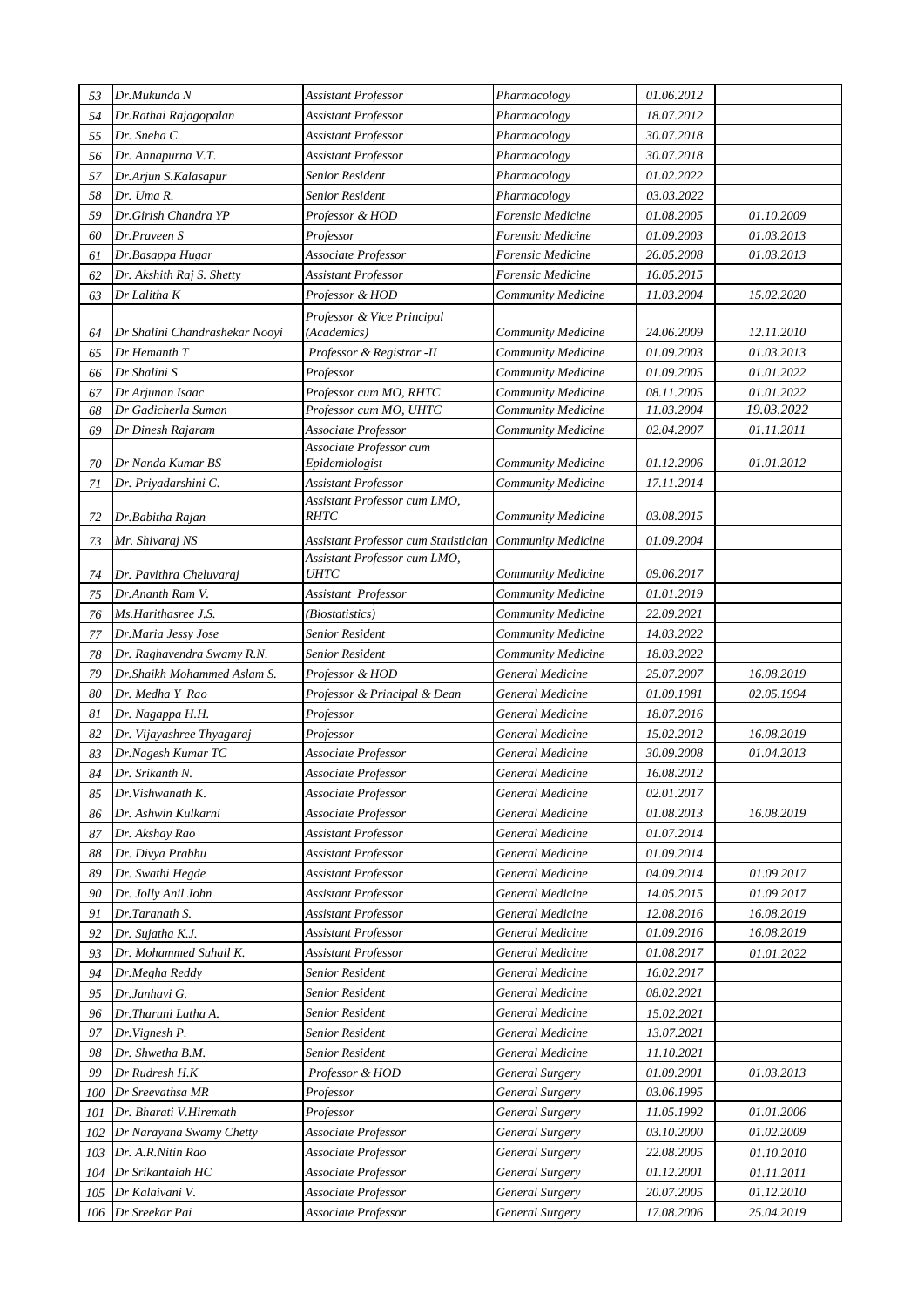| 107     | Dr Anupama Pujar K            | Associate Professor        | <b>General Surgery</b> | 23.08.2007        | 01.03.2022 |
|---------|-------------------------------|----------------------------|------------------------|-------------------|------------|
| 108     | Dr. Pradeep S.                | <b>Assistant Professor</b> | <b>General Surgery</b> | 21.01.2015        |            |
| 109     | Dr.Madan K.                   | <b>Assistant Professor</b> | General Surgery        | 18.12.2018        |            |
| 110     | Dr.Sagar Z.                   | Assistant Professor        | General Surgery        | 04.10.2019        |            |
| 111     | Dr.Sanjeev Vikram Shetty      | Assistant Professor        | General Surgery        | 18.07.2020        |            |
| 112     | Dr. Ashwini Krishnamoorthy    | Assistant Professor        | <b>General Surgery</b> | 24.06.2019        | 19.03.2022 |
| 113     | Dr. Syed Faizan               | Assistant Professor        | <b>General Surgery</b> | 17.11.2020        | 19.03.2022 |
| 114     | Dr. Nandakumar B.M.           | Senior Resident            | <b>General Surgery</b> | <i>01.10.2021</i> |            |
| 115     | Dr. Bhavana Chinmayee K.      | Senior Resident            | General Surgery        | 27.10.2021        |            |
| 116     | Dr. Akshath G.                | Senior Resident            | <b>General Surgery</b> | 05.11.2021        |            |
| 117     | Dr.Navyashree C.              | Senior Resident            | <b>General Surgery</b> | 08.12.2021        |            |
| 118     | Dr. Vinay G.                  | Senior Resident            | <b>General Surgery</b> | 17.01.2022        |            |
| 119     | Dr. Gautham Balakrishna       | Senior Resident            | <b>General Surgery</b> | 07.02.2022        |            |
| 120     | Dr Sujani BK                  | Professor & HOD            | OBG                    | 13.01.1994        | 01.01.2007 |
| 121     | Dr Jyothi GS                  | Professor                  | <b>OBG</b>             | 30.03.1996        | 15.07.2021 |
| 122     | Dr Nandini G                  | Professor                  | OBG                    | 05.06.1996        | 01.10.2021 |
| 123     | Dr Manjula NV                 | Associate Professor        | <b>OBG</b>             | 01.06.2006        | 01.01.2022 |
| 124     | Dr Mamatha                    | Associate Professor        | <b>OBG</b>             | 15.09.2004        | 01.01.2022 |
| 125     | Dr Urvashi                    | Assistant Professor        | <b>OBG</b>             | 14.07.2010        | 01.08.2011 |
| 126     | Dr. Gayathri Devi S.          | Assistant Professor        | <b>OBG</b>             | 27.08.2012        | 01.09.2014 |
| 127     | Dr. Krupa B.M.                | Assistant Professor        | <b>OBG</b>             | 30.09.2013        | 01.03.2022 |
| 128     | Dr. Nivedita Reshme           | Assistant Professor        | OBG                    | 21.05.2015        | 01.03.2022 |
| 129     | Dr. Vanisha Anand             | Senior Resident            | OBG                    | 31.07.2021        |            |
| 130     | Dr.Madhushree N.              | <b>Senior Resident</b>     | <b>OBG</b>             | 02.08.2021        |            |
| 131     | Dr.Manvee Kaushal             | Senior Resident            | OBG                    | 24.02.2022        |            |
| 132     | Dr Somashekar AR              | Professor & HOD            | Paediatrics            | 21.06.1999        | 01.03.2013 |
| 133     | Dr Chandrika Rao              | Professor                  | Paediatrics            | 02.08.2000        | 01.12.2010 |
| 134     | Dr Karunakara BP              | Professor                  | Paediatrics            | 02.11.2000        | 01.12.2010 |
| 135     | Dr Sunil Kumar BM             | Associate Professor        | Paediatrics            | <i>02.01.2006</i> | 01.12.2010 |
| 136     | Dr Sangeetha Shenoy           | Associate Professor        | Paediatrics            | 17.09.2007        | 01.11.2011 |
| 137     | Dr Shruthi Patil              | Associate Professor        | Paediatrics            | 01.09.2006        | 16.08.2019 |
| 138     | Dr Sharanabasavesh            | Associate Professor        | Paediatrics            | 19.01.2009        | 01.01.2022 |
| $139\,$ | Dr Satish Kumar KM            | Assistant Professor        | Paediatrics            | 22.02.2007        |            |
| 140     | Dr Jyothir Manju              | <b>Assistant Professor</b> | Paediatrics            | 06.06.2007        |            |
| 141     | Dr Prarthana Karumbaiah K     | Assistant Professor        | Paediatrics            | 26.08.2010        |            |
| 142     | Dr.Nancy Jeniffer V.          | <b>Assistant Professor</b> | Paediatrics            | 23.10.2014        | 16.08.2019 |
| 143     | Dr. Akshatha A.               | <b>Assistant Professor</b> | Paediatrics            | 11.10.2021        | 21.03.2022 |
| 144     | Dr. Ratakonda Sruthi          | Assistant Professor        | Paediatrics            | 21.03.2022        |            |
| 145     | Dr. Amruthvarshini A.Inamadar | Senior Resident            | Paediatrics            | 01.07.2021        |            |
| 146     | Dr.Mridula A.M.               | Senior Resident            | Paediatrics            | 03.12.2020        |            |
| 147     | Dr.Divya P.                   | Senior Resident            | Paediatrics            | 02.08.2021        |            |
| 148     | Dr.Pooja Prabhudev            | Senior Resident            | Paediatrics            | 04.08.2021        |            |
| 149     | Dr. Ritesh B.R.               | Senior Resident            | Paediatrics            | 08.10.2021        |            |
| 150     | Dr. Karthik Badarayan V.      | Senior Resident            | Paediatrics            | 05.01.2022        |            |
| 151     | Dr Ashok Kumar P              | (In Charge)                | <b>Orthopaedics</b>    | 10.10.2008        | 25.04.2019 |
| 152     | Dr Shah Harshad M             | Professor                  | <b>Orthopaedics</b>    | 01.07.1987        | 01.05.2001 |
| 153     | Dr Satish Shervegar           | Professor                  | <b>Orthopaedics</b>    | 11.05.1992        | 01.01.2006 |
| $154\,$ | Dr Sandeep Reddy R            | Associate Professor        | <b>Orthopaedics</b>    | 22.07.2009        | 16.08.2019 |
| 155     | Dr Ravi Kumar TV              | Associate Professor        | <b>Orthopaedics</b>    | 22.07.2009        | 16.08.2019 |
| 156     | Dr. Yashvantha Kumar C        | Associate Professor        | <b>Orthopaedics</b>    | 12.05.2011        | 16.08.2019 |
| 157     | Dr. Ajoy S.M.                 | <b>Assistant Professor</b> | <b>Orthopaedics</b>    | 14.02.2012        |            |
| 158     | Dr.Rahul P                    | <b>Assistant Professor</b> | <b>Orthopaedics</b>    | 01.08.2011        |            |
| 159     | Dr. Shravan Y.C.              | <b>Assistant Professor</b> | <b>Orthopaedics</b>    | 29.12.2014        | 01.01.2022 |
| 160     | Dr. Mahesh M.                 | <b>Assistant Professor</b> | <b>Orthopaedics</b>    | 04.02.2015        | 01.01.2022 |
| 161     | Dr.Niranthara Ganesh D.J.     | Senior Resident            | <b>Orthopaedics</b>    | 05.08.2015        |            |
| 162     | Dr. K.M.Ponnanna              | Senior Resident            | <b>Orthopaedics</b>    | 04.12.2017        |            |
| 163     | Dr.Chiranjeevi S.Gowda        | Senior Resident            | <b>Orthopedics</b>     | 04.12.2021        |            |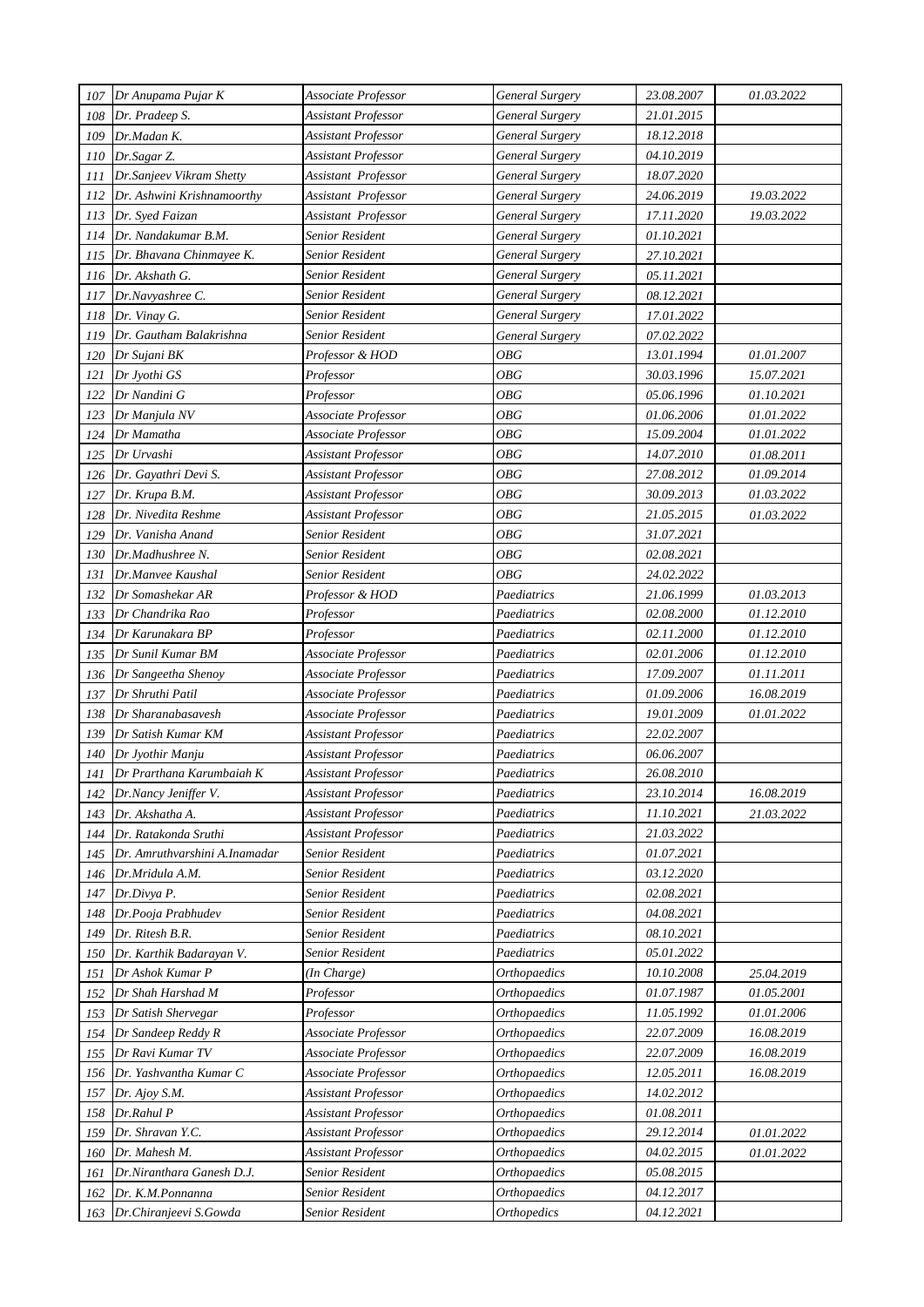| 164 | Dr.A.Madhu Kumar          | Senior Resident            | <b>Orthopedics</b>          | 10.03.2022 |            |
|-----|---------------------------|----------------------------|-----------------------------|------------|------------|
| 165 | Dr Geetha CR              | Professor & HOD            | Anaesthesiology             | 28.08.2006 | 01.03.2017 |
| 166 | Dr Tejesh CA              | Professor                  | Anaesthesiology             | 04.01.2007 | 01.03.2017 |
| 167 | Dr Manjunath AC           | Associate Professor        | Anaesthesiology             | 01.06.2006 | 01.03.2013 |
| 168 | Dr Yatish B               | Associate Professor        | Anaesthesiology             | 01.06.2006 | 01.01.2014 |
| 169 | Dr. K.Rooparani           | Associate Professor        | Anaesthesiology             | 02.05.2012 |            |
| 170 | Dr Leena Harshad Parate   | Associate Professor        | Anaesthesiology             | 19.07.2010 | 01.03.2017 |
| 171 | Dr Geetha L               | Associate Professor        | Anaesthesiology             | 01.09.2010 | 02.07.2018 |
| 172 | Dr. Archana S.            | Assistant Professor        | Anaesthesiology             | 25.07.2012 |            |
| 173 | Dr. Sandyarani D.C.       | <b>Assistant Professor</b> | Anaesthesiology             | 17.06.2013 |            |
| 174 | Dr. Navdeep               | Assistant Professor        | Anaesthesiology             | 01.06.2015 |            |
| 175 | Dr.Tejaswini              | Assistant Professor        | Anaesthesiology             | 01.02.2012 |            |
| 176 | Dr. Vikas K.N.            | Assistant Professor        | Anaesthesiology             | 14.09.2012 |            |
| 177 | Dr. Vinay R.              | Assistant Professor        | Anaesthesiology             | 15.07.2013 |            |
| 178 | Dr. Prapti Rath           | Assistant Professor        | Anaesthesiology             | 17.06.2014 | 01.12.2017 |
| 179 | Dr. Suresh G.             | Assistant Professor        | Anaesthesiology             | 01.06.2015 | 01.01.2022 |
| 180 | Dr. Ashwini Turai         | Assistant Professor        | Anaesthesiology             | 02.06.2015 | 14.03.2022 |
| 181 | Dr.Balakrishna K.Shenoy   | Assistant Professor        | Anaesthesiology             | 17.06.2015 | 14.03.2022 |
| 182 | Dr. Sudhir Rao S.         | Assistant Professor        | Anaesthesiology             | 14.08.2014 | 01.01.2022 |
| 183 | Dr.Ramya D.M.             | Assistant Professor        | Anaesthesiology             | 01.06.2016 | 14.03.2022 |
| 184 | Dr Pratima P T            | Senior Resident            | Anaesthesiology             | 02.01.2009 |            |
| 185 | Dr. Bhagyalakshmi M.      | Senior Resident            | Anaesthesiology             | 09.12.2020 |            |
| 186 | Dr.Faizya Taskeen         | <b>Senior Resident</b>     | Anaesthesiology             | 27.01.2021 |            |
| 187 | Dr.Shwetha R.             | <b>Senior Resident</b>     | Anaesthesiology             | 10.02.2021 |            |
| 188 | Dr. Chandana B.           | Senior Resident            | Anaesthesiology             | 23.02.2021 |            |
| 189 | Dr. Shruthi N.S.          | Senior Resident            | Anaesthesiology             | 05.04.2021 |            |
| 190 | Dr. Sharmila N.           | Senior Resident            | Anaesthesiology             | 01.10.2021 |            |
| 191 | Dr. Rishika Jandial       | Senior Resident            | Anaesthesiology             | 10.01.2022 |            |
| 192 | Dr.Nafasat Tasneem Abroo  | Senior Resident            | Anaesthesiology             | 10.02.2022 |            |
| 193 | Dr Aruna C Ramesh         | Professor & HOD            | <b>Emergency Medicine</b>   | 17.01.1994 | 01.01.2006 |
| 194 | Dr Deepak TS              | Associate Professor        | <b>Emergency Medicine</b>   | 01.12.2006 | 01.12.2010 |
| 195 | Dr Anil Kumar VR          | Associate Professor        | <b>Emergency Medicine</b>   | 10.06.1996 | 01.08.2008 |
| 196 | Dr. Keshavamurthy M.R.    | Associate Professor        | <b>Emergency Medicine</b>   | 01.02.2013 | 01.04.2022 |
| 197 | Dr. Hariprasad K.V.       | Assistant Professor        | <b>Emergency Medicine</b>   | 02.09.2016 | 01.09.2018 |
|     | 198 Dr. Shruthi Deshpande | Senior Resident            | <b>Emergency Medicine</b>   | 22.07.2019 |            |
| 199 | Dr.Treepti                | Senior Resident            | <b>Emergency Medicine</b>   | 16.02.2021 |            |
| 200 | Dr. Jerry Jacob           | Senior Resident            | <b>Emergency Medicine</b>   | 27.09.2021 |            |
| 201 | Dr Gayathri Devi HJ       | Professor & HOD            | <b>Respiratory Medicine</b> | 01.06.2009 | 01.05.2017 |
| 202 | Dr. D.Pragati Rao         | Professor                  | <b>Respiratory Medicine</b> | 02.11.2017 | 25.04.2019 |
| 203 | Dr.Prasanna Kumar T.      | Associate Professor        | <b>Respiratory Medicine</b> | 31.10.2013 | 27.05.2017 |
| 204 | Dr. F.Tanisha Saleem      | Assistant Professor        | <b>Respiratory Medicine</b> | 28.06.2018 | 15.10.2019 |
| 205 | Dr.Manjunath H.K.         | Senior Resident            | <b>Respiratory Medicine</b> | 18.06.2018 | 01.06.2019 |
| 206 | Dr Sumathy TK             | Professor & HOD            | Dermatology                 | 02.05.1986 | 02.05.1997 |
| 207 | Dr Shivaswamy KN          | Professor                  | Dermatology                 | 23.06.2006 | 01.04.2022 |
| 208 | Dr Praveen Kumar S        | Associate Professor        | Dermatology                 | 23.07.2009 | 01.03.2017 |
| 209 | Dr. Suparna M.Y.          | Assistant Professor        | Dermatology                 | 04.12.2014 | 13.04.2017 |
| 210 | Dr. Deena Patil           | Assistant Professor        | Dermatology                 | 25.03.2015 | 25.04.2019 |
| 211 | Dr. Chetana P.R.          | Assistant Professor        | Dermatology                 | 21.03.2022 |            |
| 212 | Dr. Sudha Banti           | Senior Resident            | Dermatology                 | 25.04.2019 |            |
| 213 | Dr.Shruthi Madhavi G.     | Senior Resident            | Dermatology                 | 09.03.2022 |            |
| 214 | Dr Chandra Kiran C.       | Professor & HOD            | ENT                         | 15.10.1997 | 01.12.2010 |
| 215 | Dr Sanjay B Patil         | Professor                  | <b>ENT</b>                  | 01.04.2009 | 01.12.2010 |
| 216 | Dr Harshavardhan N Reddy  | Associate Professor        | <b>ENT</b>                  | 04.09.2006 | 01.12.2010 |
| 217 | Dr Surya Prakash D R      | Associate Professor        | <b>ENT</b>                  | 21.01.2010 | 01.06.2019 |
| 218 | Dr. Soujanya Balaraj      | Assistant Professor        | <b>ENT</b>                  | 01.09.2017 | 25.04.2019 |
| 219 | Dr. Sumanth K.R.          | Senior Resident            | <b>ENT</b>                  | 24.04.2019 |            |
| 220 | Dr. Vineetha J. Malayil   | Senior Resident            | <b>ENT</b>                  | 17.02.2022 |            |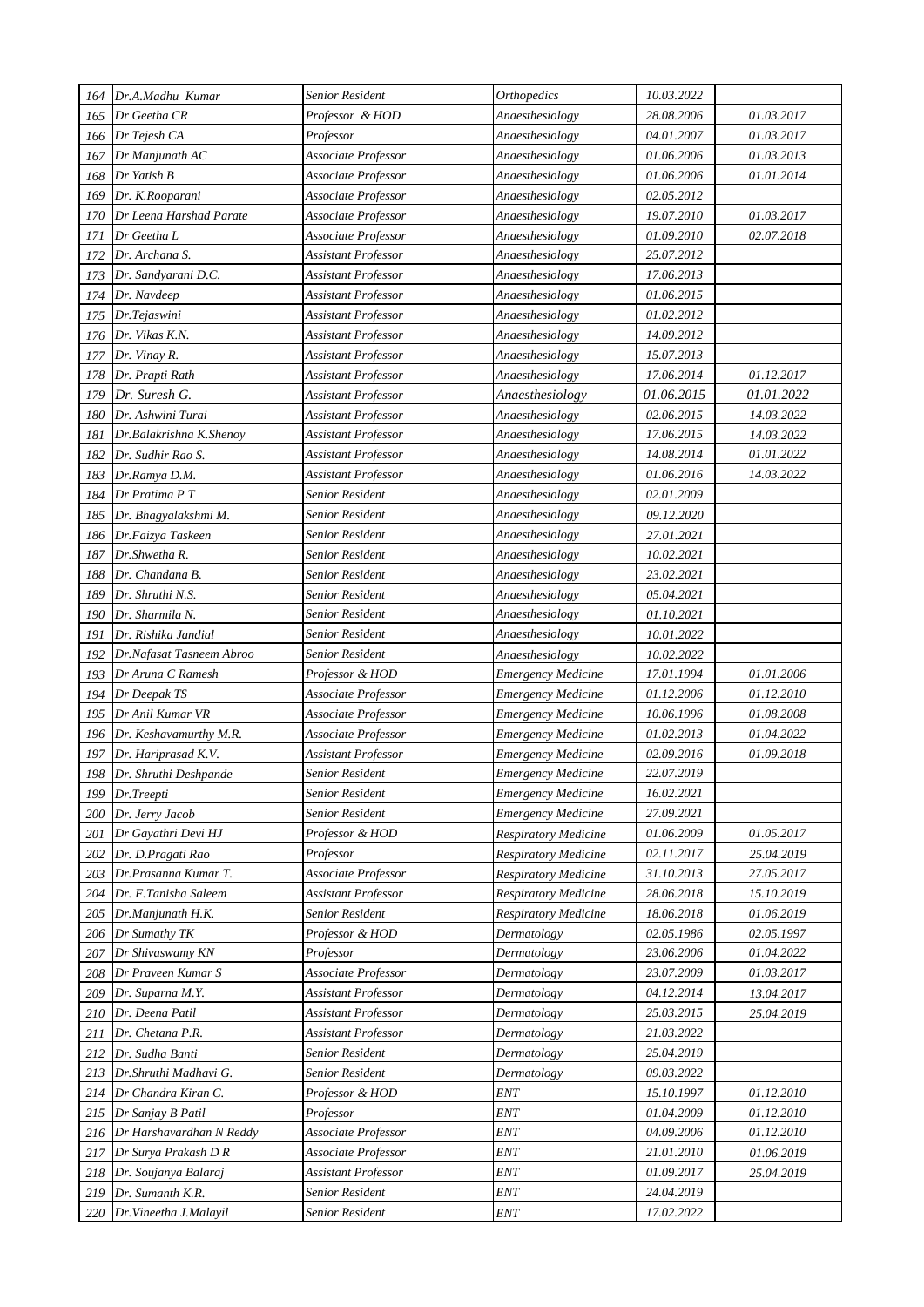| 221 | Dr. Aishwarya Sridhar       | Senior Resident                                   | <b>ENT</b>                     | 21.03.2022 |            |
|-----|-----------------------------|---------------------------------------------------|--------------------------------|------------|------------|
| 222 | Dr S. Ananth Bhandary       | Professor & HOD                                   | Ophthalmology                  | 01.09.2003 | 01.09.2017 |
| 223 | Dr. Thanuja G.P.            | Associate Professor                               | Ophthalmology                  | 15.06.2012 | 25.04.2019 |
| 224 | Dr. Soumya Ramani           | Associate Professor                               | Ophthalmology                  | 17.09.2012 | 25.04.2019 |
| 225 | Dr. Divya D.S.              | <b>Assistant Professor</b>                        | Ophthalmology                  | 04.03.2013 |            |
| 226 | Dr. Y.Ksheeraja             | Assistant Professor                               | Ophthalmology                  | 01.06.2017 | 02.11.2017 |
| 227 | Dr. Samyakta Shetti         | Assistant Professor                               | Ophthalmology                  | 21.03.2022 |            |
| 228 | Dr.Sirisha Vinzamuri        | Senior Resident                                   | Ophthalmology                  | 18.02.2021 |            |
| 229 | Dr. Sahana S.Karanth        | Senior Resident                                   | Ophthalmology                  | 21.03.2022 |            |
| 230 | Dr. Sadhwini M.H.           | <b>Senior Resident</b>                            | Ophthalmology                  | 22.03.2022 |            |
| 231 | Dr. T.Murali                | Professor & HOD                                   | Psychiatry                     | 01.03.2012 |            |
| 232 | Dr.Virupaksha H.S.          | Associate Professor                               | Psychiatry                     | 17.06.2013 | 01.01.2021 |
| 233 | Dr. Hemendra Singh          | Assistant Professor                               | Psychiatry                     | 07.06.2013 |            |
| 234 | Dr. Aditi Singh             | Assistant Professor                               | Psychiatry                     | 25.04.2017 |            |
| 235 | Dr. V.Jalihal               | <b>Assistant Professor</b>                        | Psychiatry                     | 14.01.2012 | 02.03.2020 |
| 236 | Dr. Pavithra N.             | Senior Resident                                   | Psychiatry                     | 03.04.2019 |            |
| 237 | Dr. Shailaja B.             | Senior Resident                                   | Psychiatry                     | 20.12.2019 |            |
| 238 | Mr.Mohan Raju S.            | Clinical Psychologist                             | Psychiatry                     | 23.07.2012 |            |
| 239 | Ms.Harshita N.              | Clinical Psychologist                             | Psychiatry                     | 12.03.2018 |            |
| 240 | Dr.Janaki MG                | Professor & HOD                                   | <b>Radiation Oncology</b>      | 08.09.1997 | 01.06.2005 |
| 241 | Dr.Arul Ponni TR            | Associate Professor                               | Radiation Oncology             | 18.07.2005 | 01.08.2008 |
| 242 | Dr.Kirthi Koushik AS        | Associate Professor                               | <b>Radiation Oncology</b>      | 18.05.2009 | 01.01.2014 |
| 243 | Dr.Mohan Kumar S.           | <b>Assistant Professor</b>                        | <b>Radiation Oncology</b>      | 15.02.2012 |            |
| 244 | Dr. Ram Charith Alva        | Assistant Professor                               | <b>Radiation Oncology</b>      | 02.09.2013 |            |
| 245 | Dr.Lithika Lavanya M.       | Senior Resident                                   | <b>Radiation Oncology</b>      | 22.07.2021 |            |
| 246 | Mrs. T. Revathy             | MP Cum RSO                                        | <b>Radiation Oncology</b>      | 15.06.2011 |            |
| 247 | Dr. Umesh K.                | Professor & HOD                                   | Radio Diagnosis                | 27.06.2011 |            |
| 248 | Dr Vinay Martin D'Sa Prabhu | Professor                                         | Radio Diagnosis                | 01.04.2003 | 01.03.2013 |
| 249 | $Dr$ Anand $K$              | Professor                                         | Radio Diagnosis                | 20.10.2003 | 03.09.2019 |
| 250 | Dr Aditi Jain               | Associate Professor                               | Radio Diagnosis                | 26.06.2006 | 16.08.2019 |
| 251 | Dr. Akash Rajaram           | Assistant Professor                               | Radio Diagnosis                | 12.01.2013 | 01.01.2014 |
| 252 | Dr. Praneethi K             | Assistant Professor                               | Radio Diagnosis                | 18.08.2014 | 16.08.2019 |
| 253 | Dr Sampangi Ramaiah         | Senior Resident                                   | Radio Diagnosis                | 01.09.1999 |            |
| 254 | Dr. Bhagyalakshmi           | Senior Resident                                   | Radio Diagnosis                | 11.08.2016 |            |
|     | 255 Dr.Neeraj S.            | <b>Senior Resident</b>                            | Radio Diagnosis                | 20.11.2020 |            |
| 256 | Dr. Repaka Mythreyi         | Senior Resident                                   | Radio Diagnosis                | 22.11.2021 |            |
| 257 | Dr.Abhilash K.              | Senior Resident                                   | Radio Diagnosis                | 01.12.2021 |            |
| 258 | Dr.Varsha Ganesh Babu       | Senior Resident                                   | Radio Diagnosis                | 01.12.2021 |            |
| 259 | Dr.Satyashankar P.          | Professor & HOD & Medical<br>Superintendent, RMCH | <b>Hospital Administration</b> | 16.04.2020 |            |
| 260 | Dr.Reeja Raju               | <b>Assistant Professor</b>                        | <b>Hospital Administration</b> | 04.10.2021 |            |
| 261 | Dr.Pavithra L.S.            | <b>Assistant Professor</b>                        | <b>Hospital Administration</b> | 04.10.2021 |            |
|     |                             |                                                   | Pulmonary and Critical         |            |            |
| 262 | Dr. Harshith R.             | Assistant Professor                               | Care Medicine                  | 30.10.2021 |            |
| 263 | Dr. Bharath A. Chhabria     | <b>Assistant Professor</b>                        | Care Medicine                  | 08.11.2021 |            |
| 264 | Dr Prakash V.S              | Professor & HOD                                   | Cardiology                     | 01.03.2003 | 02.03.2009 |
| 265 | Dr Nagamalesh UM            | Professor                                         | Cardiology                     | 01.04.2009 | 01.04.2022 |
| 266 | Dr.Anupama V.Hegde          | Assistant Professor                               | Cardiology                     | 01.10.2012 |            |
| 267 | Dr.Pramila Kalra            | Professor & HOD                                   | Endocrinology                  | 20.11.2008 | 02.12.2019 |
| 268 | Dr. Chitra S.               | Associate Professor                               | Endocrinology                  | 01.10.2014 | 02.12.2019 |
| 269 | Dr.Ganavi Y.P.              | <b>Assistant Professor</b>                        | Endocrinology                  | 21.10.2019 |            |
| 270 | Dr. Manjunath P.R.          | <b>Assistant Professor</b>                        | Endocrinology                  | 02.11.2020 |            |
| 271 | Dr. P.T. Acharya            | Professor & HOD                                   | Neurology                      | 01.12.2015 |            |
| 272 | Dr Mahendra J V             | Associate Professor                               | Neurology                      | 08.10.2010 | 01.01.2014 |
| 273 | Dr. Anish Mehta             | <b>Assistant Professor</b>                        | Neurology                      | 06.10.2016 |            |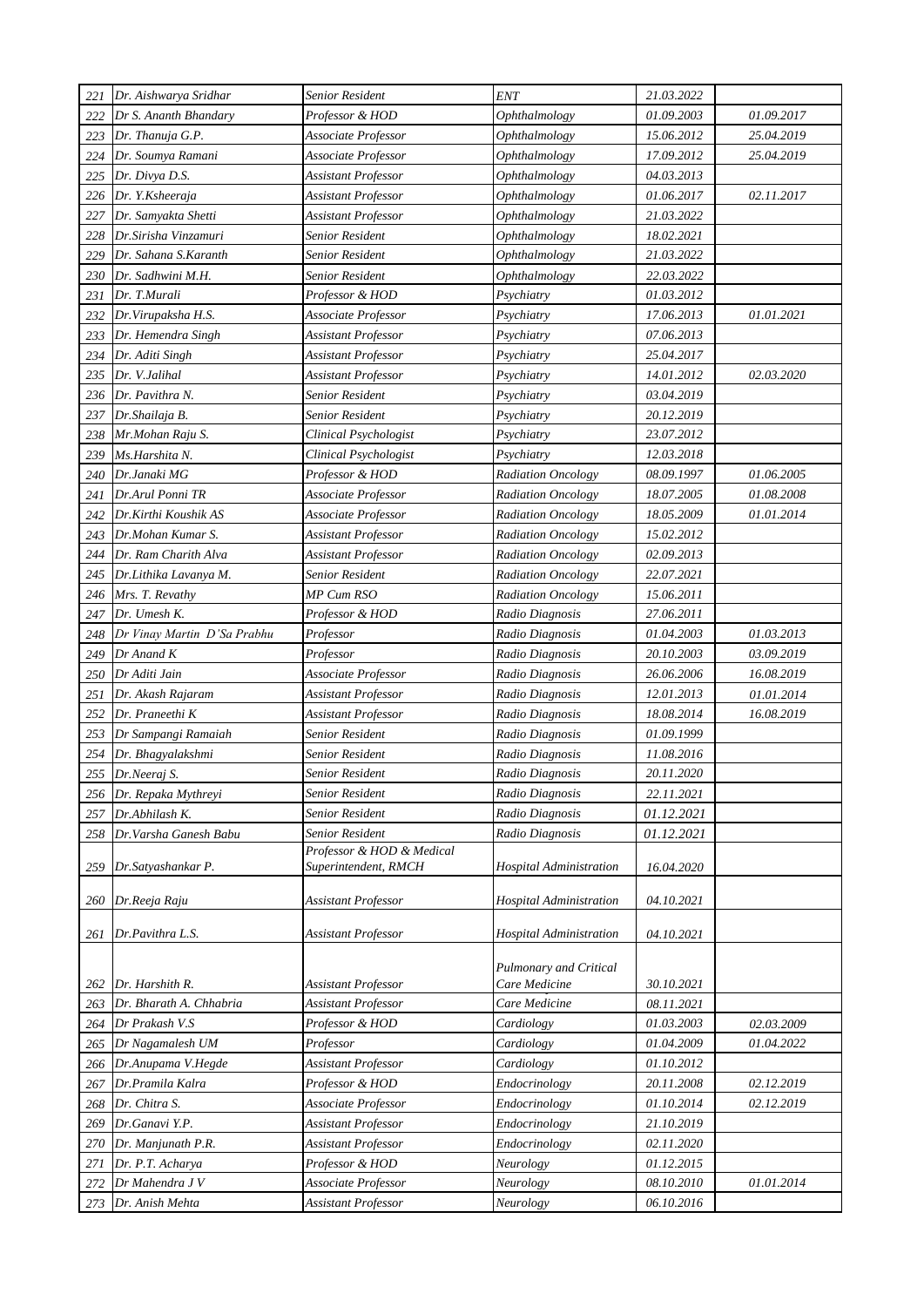| 274 | Dr. Pradeep R.                                     | <b>Assistant Professor</b>                                | Neurology               | 19.02.2018 |            |
|-----|----------------------------------------------------|-----------------------------------------------------------|-------------------------|------------|------------|
| 275 | Dr.Divya Nagabushana                               | Assistant Professor                                       | Neurology               | 15.03.2021 |            |
| 276 | Dr. Sunil V.Furtado                                | Associate Professor& HOD                                  | Neurosurgery            | 08.03.2016 | 02.12.2019 |
| 277 | Dr. Rakshith Srinivasa                             | Assistant Professor                                       | Neurosurgery            | 02.11.2017 |            |
| 278 | Dr. Perikal J.Parichay                             | Assistant Professor                                       | Neurosurgery            | 04.11.2017 |            |
| 279 | Dr. Shabari Girishan K.V.                          | Assistant Professor                                       | Neurosurgery            | 04.12.2019 |            |
| 280 | Dr.Nishchit Hegde                                  | Assistant Professor                                       | Neurosurgery            | 12.10.2020 |            |
| 281 | Dr Sanjay C Desai                                  | Professor & HOD                                           | Vascular Surgery        | 01.11.2000 | 01.12.2010 |
| 282 | Dr Chandrashekar A R                               | Associate Professor                                       | Vascular Surgery        | 21.02.2011 | 01.03.2013 |
| 283 | Dr.Vivek Vardhan J.P.                              | Assistant Professor                                       | Vascular Surgery        | 12.09.2019 |            |
| 284 | Dr Mahesh E                                        | Professor & HOD                                           | Nephrology              | 22.12.2001 | 11.06.2015 |
| 285 | Dr. K.C.Gurudev                                    | Professor                                                 | Nephrology              | 08.10.2012 |            |
| 286 | Dr Gireesh M S                                     | Associate Professor                                       | Nephrology              | 06.09.2010 | 01.09.2014 |
| 287 | Dr.Rajashekar                                      | Assistant Professor                                       | Nephrology              | 19.09.2019 |            |
| 288 | Dr. Pooja Prakash Prabhu                           | Assistant Professor                                       | Nephrology              | 07.10.2021 |            |
| 289 | Dr. Mohammad Yousuff                               | Assistant Professor                                       | Nephrology              | 07.10.2021 |            |
| 290 | Dr.Ramesh D                                        | Professor & HOD                                           | Urology                 | 16.03.1994 | 01.06.1998 |
| 291 | Dr.Prasad Mylarappa                                | Professor                                                 | Urology                 | 01.03.2007 | 01.01.2014 |
| 292 | Dr. Tarun Dilip Javali                             | Professor                                                 | Urology                 | 07.03.2012 | 01.04.2022 |
| 293 | Dr.Prakash Babu S M L                              | Associate Professor                                       | Urology                 | 03.02.2011 | 01.02.2017 |
| 294 | Dr.Puvvada Sandeep                                 | Associate Professor                                       | Urology                 | 01.09.2014 | 01.04.2022 |
| 295 | Dr.Manasa T.                                       | Assistant Professor                                       | Urology                 | 21.12.2018 |            |
| 296 | Dr Venkatesh MS                                    | Professor & HOD                                           | <b>Plastic Surgery</b>  | 06.11.1993 | 01.01.2006 |
| 297 | Dr Shanthakumar S                                  | Associate Professor                                       | Plastic Surgery         | 30.04.2009 | 01.01.2015 |
| 298 | Dr. Manjunath K.N.                                 | Assistant Professor                                       | Plastic Surgery         | 07.04.2012 |            |
| 299 | Dr. Sunmathi B.P.                                  | Assistant Professor                                       | Plastic Surgery         | 13.12.2021 |            |
| 300 | Dr.Padmalatha Kadamba                              | Professor & HOD                                           | Paediatric Surgery      | 01.04.2005 | 01.04.2009 |
| 301 | Dr. Neehar Patil                                   | Assistant Professor                                       | Paediatric Surgery      | 19.11.2018 |            |
| 302 | Dr. Meenakshi Sivaganesan                          | Assistant Professor                                       | Paediatric Surgery      | 18.10.2021 |            |
| 303 | Dr. Vinayak V.Maka                                 | Professor & HOD (In Charge)                               | <b>Medical Oncology</b> | 03.09.2012 | 24.04.2019 |
| 304 | Dr. Santhosh Kumar D.                              | Associate Professor                                       | Medical Oncology        | 03.09.2015 | 05.11.2019 |
| 305 | Dr. Rasmi Palasserv                                | Assistant Professor                                       | <b>Medical Oncology</b> | 02.11.2017 | 01.01.2019 |
| 306 | Dr. Swaratika Majumdar                             | Assistant Professor                                       | <b>Medical Oncology</b> | 30.08.2021 |            |
| 307 | Dr B Avinash                                       | Professor & HOD                                           | Gastroenterology        | 17.09.2010 | 13.10.2021 |
|     | 308 Dr. Harshavardhan Rao B.,                      | $\label{eq:3} Professor$                                  | Gastroenterology        | 22.01.2022 |            |
| 309 | Dr.Lokesh L.V.                                     | <b>Assistant Professor</b>                                | Gastroenterology        | 23.09.2015 |            |
|     |                                                    |                                                           |                         |            |            |
|     |                                                    | Professor & HOD, Vice Principal<br>& Associate Dean, RMCH | Surgical Oncology       | 01.07.1996 | 01.01.2004 |
| 310 | Dr Harish K                                        | Associate Professor                                       | Surgical Oncology       | 11.01.2016 | 25.04.2019 |
| 311 | Dr. Aravind S. Kapali<br>Dr.Palaniappan Ramanathan | Assistant Professor                                       | Surgical Oncology       | 06.12.2018 |            |
| 312 |                                                    |                                                           | Surgical Oncology       |            |            |
|     | 313 Dr.Soumya S.                                   | Assistant Professor                                       |                         | 23.12.2020 |            |

|                | List of faculty joined |                        |                    |  |  |
|----------------|------------------------|------------------------|--------------------|--|--|
| 51. No.        | Name                   | <b>Designation</b>     | Department         |  |  |
| 1              | Ms. Greeshma V.Biju    | Tutor                  | Anatomy            |  |  |
| $\overline{c}$ | Dr.Anusree K.S.        | Tutor                  | Anatomy            |  |  |
| 3              | Mr. Harish K.          | Tutor                  | Biochemistry       |  |  |
| $\overline{4}$ | $Ms.$ Ashitha $K.I.$   | Tutor                  | Biochemistry       |  |  |
| .5             | Dr. Uma R.             | Senior Resident        | Pharmacology       |  |  |
| 6              | Dr.Jithin I Layola     | Tutor                  | Biochemistry       |  |  |
| 7              | Ms. Jithina Krishnan   | Tutor                  | Physiology         |  |  |
| 8              | Ms.Prajisha P          | Tutor                  | Physiology         |  |  |
| 9              | Dr.Ayesha              | <b>Senior Resident</b> | Pathology          |  |  |
| 10             | Dr.Shadma Shahin       | Senior Resident        | Pathology          |  |  |
| 11             | Dr. Shruthi Madhavi G. | Senior Resident        | Dermatology        |  |  |
| 12             | Dr.A.Madhu Kumar       | Senior Resident        | <b>Orthopedics</b> |  |  |
| 13             | Ms. Ashitha K.J.       | Tutor                  | Biochemistry       |  |  |